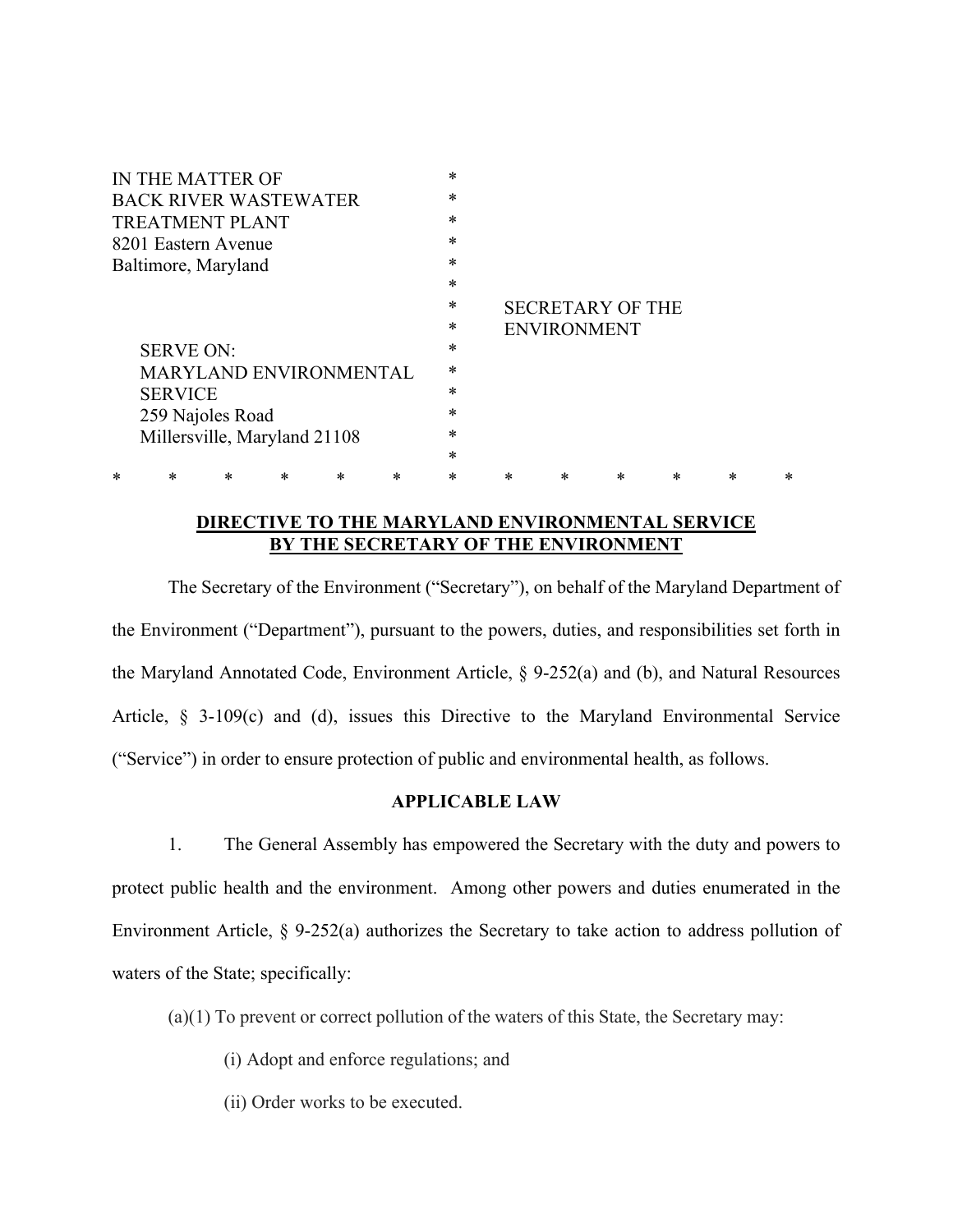(2) The Secretary may:

(i) Require any public water supply system, public sewerage system, or refuse disposal system to be operated in a manner that will protect public health and comfort; and

(ii) Order the alteration, extension, or replacement of any public water supply system, public sewerage system, or refuse disposal system.

2. Section 9-252(b) of the Environment Article grants the Secretary the power to

require that any public sewage system be operated in a manner that will protect public health and

comfort; specifically:

(b) The Secretary:

(1) Has supervision and control over the sanitary and physical condition of the waters of this State to protect public health and comfort;

(2) Shall investigate:

(i) All sources of water and ice; and

(ii) All points of sewage discharge;

(3) Shall examine all public water supply systems, public sewerage systems, and refuse disposal systems; and

(4) Shall approve or disapprove the design and construction of any public water supply system, public sewerage system, or refuse disposal system that is to be built in this State.

3. In addition, § 3-109(c) of the Natural Resource Article provides that:

(1) Upon the failure of a municipality or person to comply with an order of the Secretary of the Environment to correct deficiencies on the operation of sewerage systems or refuse disposal works as provided in Title 9 of the Environment Article, the Secretary of the Environment shall direct the Service to take charge of and operate the systems or works to secure the results demanded by the Secretary of the Environment.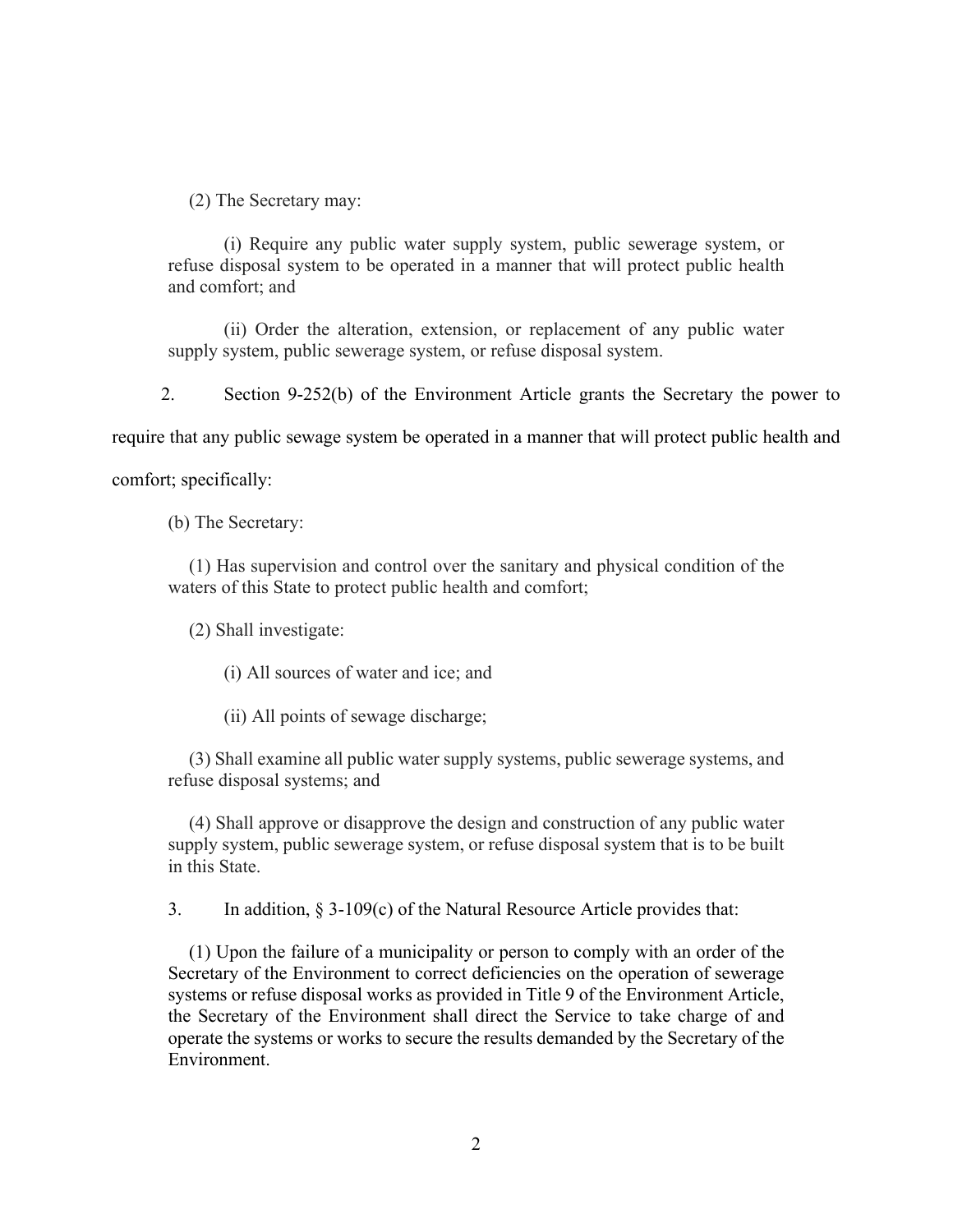(2) Except as provided in subsection (e) of this section, upon the receipt of the directive from the Secretary of the Environment, the Service immediately shall take charge of and operate the systems or works to secure the results set forth in the directive of the Secretary of the Environment. All costs for maintenance, operation, and other services including legal fees incidental to taking possession of the sewerage system or refuse disposal works shall be charged to the municipality or person against which or whom the original order of the Secretary of the Environment was served.

(3) (i) Funds to pay the Service for services rendered under this subsection shall be raised in the case of a municipality under Title 9 of the Environment Article.

(ii) If the order is issued against a person, the Service shall bill the person for the full cost of services rendered.

(iii) If payment is not made within 60 days, the costs become a lien against the sewerage system or refuse disposal works if it is recorded and indexed as provided in this subtitle, and the Director shall refer the matter to the Attorney General for collection.

4. Section 3-109(d) of the Natural Resource Article also provides that:

(1) Upon failure of a municipality or person to comply with an order of the Secretary of the Environment to extend or alter a sewerage system or refuse disposal works as provided in Title 9 of the Environment Article, the Secretary of the Environment shall direct the Service to make alterations or extensions to the systems or works, or install a new system or works as the Secretary of the Environment deems necessary to correct the improper conditions.

(2) Except as provided in subsection (e) of this section, upon receipt of the directive from the Secretary of the Environment, the Service shall assume jurisdiction over the systems or works and make the alterations, extensions, or new construction required to comply with the directive of the Secretary of the Environment. All costs, including legal fees incidental to assuming jurisdiction over the system or works, shall be charged to the municipality or person against which or whom the order of the Secretary of the Environment was issued.

(3) Funds to pay the Service for costs incurred as a result of actions taken under this subsection may be raised as provided in Title 9 of the Environment Article. If the order was against a person, the Service shall charge the person with the cost of making the necessary improvements to comply with the directive of the Secretary of the Environment. If the person fails to pay within 60 days, the cost becomes a lien against the property served if it is recorded and indexed as provided in this subtitle, and the matter shall be referred to the Attorney General for collection.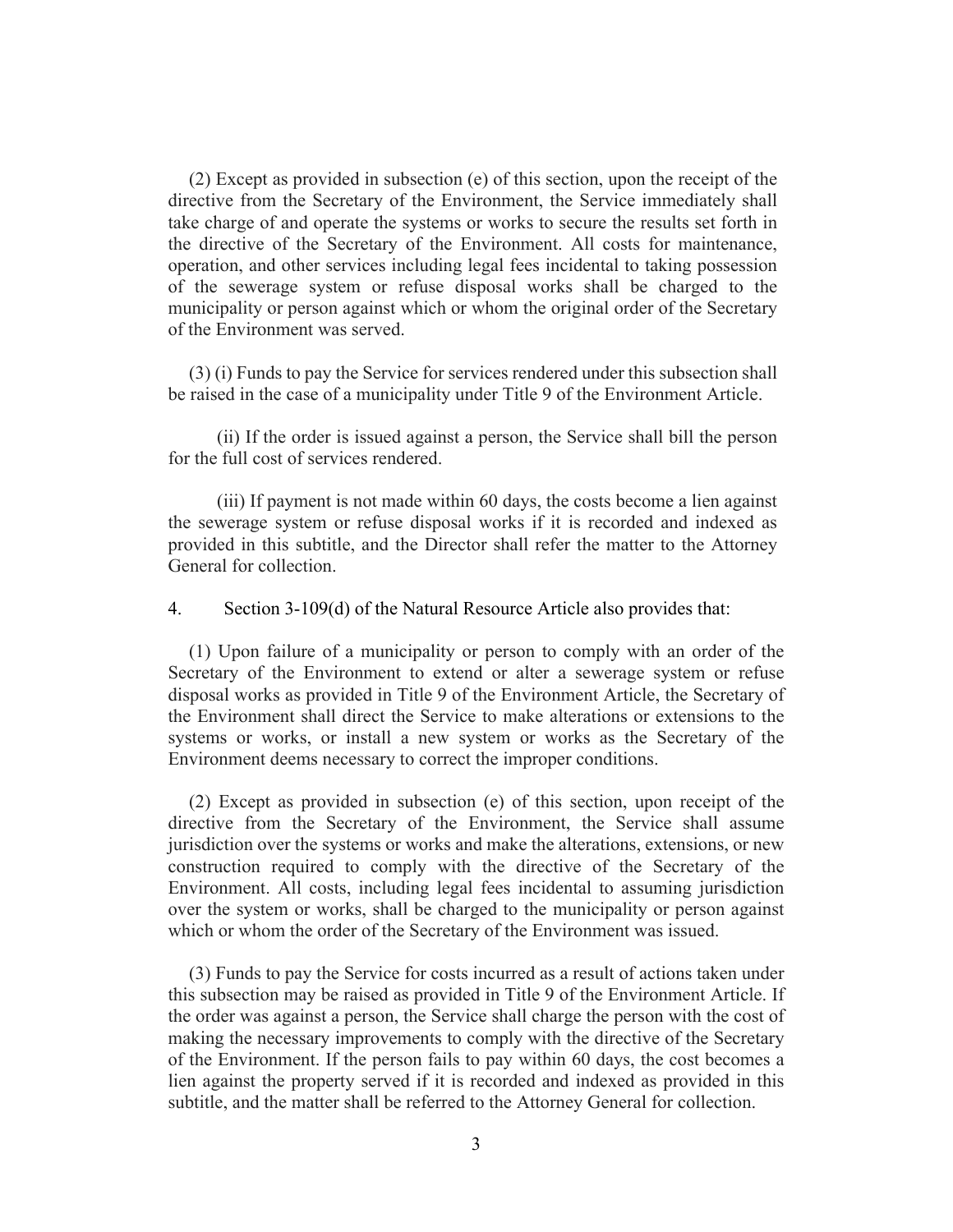5. Finally, § 3-109(e) of the Natural Resources Article provides:

(1) In the event the Service determines, at any time, that it will be unable to recoup all or a portion of its costs from the municipality or persons subject to the order of the Secretary of the Environment, the Service shall provide to the Secretary a full accounting of all costs incurred or anticipated to be incurred by it in complying with the Secretary's directive.

(2) Within 30 days of receipt of the accounting, the Secretary may request that the Service provide additional information.

(3) Within 90 days of receipt of the accounting or, when applicable, the additional information, the State shall pay to the Service the full amount of the Service's costs that are not paid or reasonably expected to be paid by the municipality or persons.

(4) (i) The State's payment of any amount to the Service does not preclude the State from seeking or obtaining reimbursement from the municipality or persons subject to the order of the Secretary.

(ii) The Service shall cooperate fully with the Secretary in seeking reimbursement from the municipality or persons.

## **FACTUAL BACKGROUND**

6. The Mayor and City Council of Baltimore ("Baltimore City") applied for, and the Department established conditions and requirements and authorized Baltimore City, pursuant to Title 9, subtitle 3 of the Environment Article and NPDES Discharge Permit Number MD0021555, State Discharge Permit Number 15-DP-0581A (effective May 1, 2018; modified January 1, 2020; expires April 30, 2023) ("Back River Discharge Permit"), to discharge from the Back River Wastewater Treatment Plant ("Back River WWTP" or the "Plant"), located at 8201 Eastern Avenue, Baltimore, Maryland.

7. The Back River Discharge Permit (a) details the actions that Baltimore City is required to take to operate the Back River WWTP, and (b) limits Baltimore City's discharges of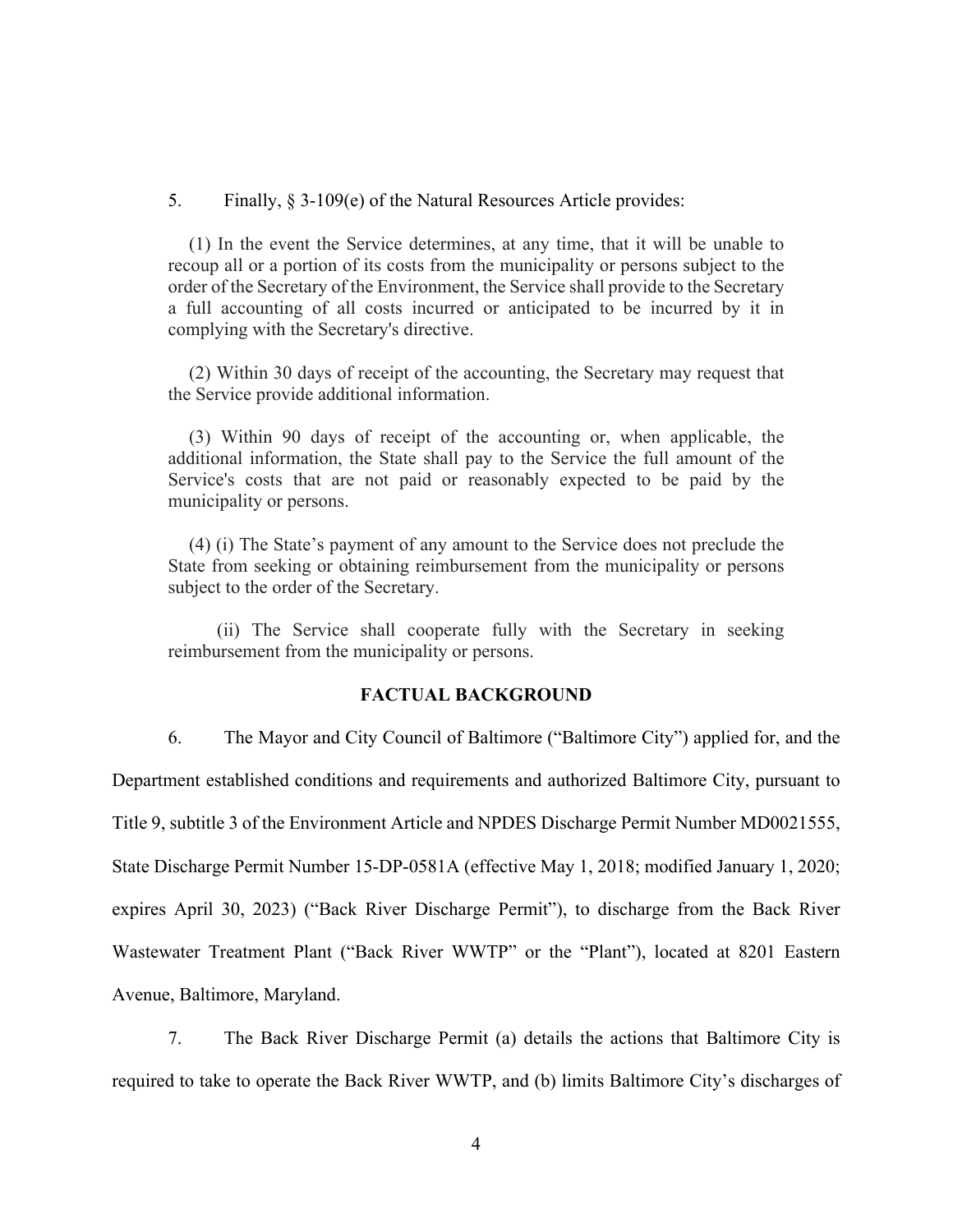pollutants to (i) Outfall 001A in the Back River, and (ii) Outfall 002A at Bear Creek. The Back River, which is designated as Use II waters protected for estuarine and marine aquatic life, then flows to the Chesapeake Bay.

8. On or about June 16, 2021, September 20, 2021, and December 29, 2021, the Department conducted inspections at the Back River WWTP. During these inspections, and as a result of reviewing information and materials submitted by Baltimore City before and after these inspections in accordance with the terms of the Permit, the Department observed extensive violations of General and Special Conditions contained in the Back River Discharge Permit.<sup>[1](#page-4-0)</sup>

9. On March 22, 2022, the Department conducted an additional inspection of the Back River WWTP. This inspection revealed a precipitous decline of the functioning of several critical processes at the Plant in comparison with prior Department inspections. The March 22, 2022, inspection revealed significantly increased noncompliance with the Back River Discharge Permit that is causing new or increased unpermitted discharges to Back River. Additional data from Discharge Monitoring Reports submitted by Baltimore City indicate monthly violations of total suspended solids ("TSSs"), total nitrogen, and total phosphorus.

10. Specifically, the March 22, 2022, inspection report revealed that:

a. Only 2 of the 11 primary settling tanks ("PSTs") were in service, and 1 of the 2 operating PSTs requires maintenance to function properly. The Back River WWTP does not have sufficient PST capacity to treat its primary waste stream;

<span id="page-4-0"></span> $<sup>1</sup>$  As a result of the extensive violations of General and Special Conditions contained in the</sup> Back River Discharge Permit observed by the Department, on January 21, 2022, the Department filed an action against Baltimore City under Title 9, subtitle 3 of the Environment Article in the Circuit Court for Baltimore City, Case No. 24-C-22-000386.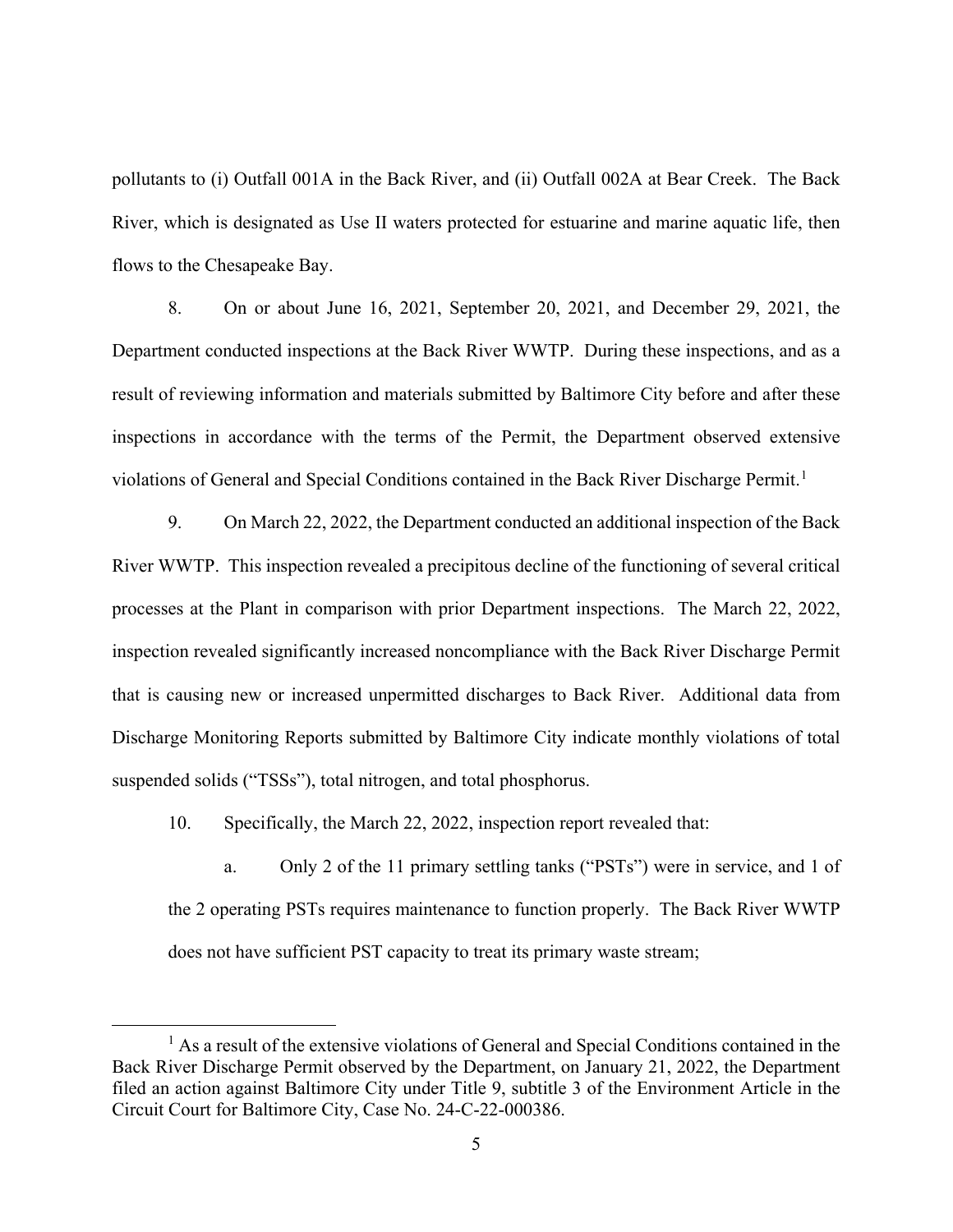b. Denitrification filters ("DN Filters") were not functioning as designed because of the presence of a high solids concentration in the DN Filter influent. The Plant has 52 DN Filters arranged in 4 quads of 13 DN Filters each. Quads 1, 2 and 4 are not functioning properly because they are underwater. Additionally, the 13 DN Filters in Quad 4 are not functioning properly because they require various mechanical maintenance. These improperly functioning DN Filters are causing DN Filter influent to bypass permit required Enhanced Nutrient Reduction ("ENR") treatment. In addition, the Department observed the presence of hydrogen sulfite (sewer gas) at the DN Filters which indicates operational or treatment process deficiencies; this is possibly related to incorrect methanol dosing;

c. January 2022 concentrations of TSS in DN Filter influent ranged between 31 and 292 mg/L. This indicates that the solids settling processes are failing. These high concentrations are causing intermittent and chronic clogging of the DN Filter system;

d. Significant algal and vegetation have grown on the weirs of the secondary clarifiers. This has caused the short circuiting of the system and likely negatively impacts TSS concentration in the Plant's treatment train wastewater;

e. Significant amounts of solids have accumulated in the secondary clarifiers. This accumulation is decreasing the quality of the Plant's final effluent.

f. Significant amounts of vegetation (*e.g.*, reed grasses) have grown and are established in the secondary clarifiers. This is preventing the proper functioning of these clarifiers; and

g. Significant amounts of vegetation (*e.g.*, reed grasses) have grown and are

6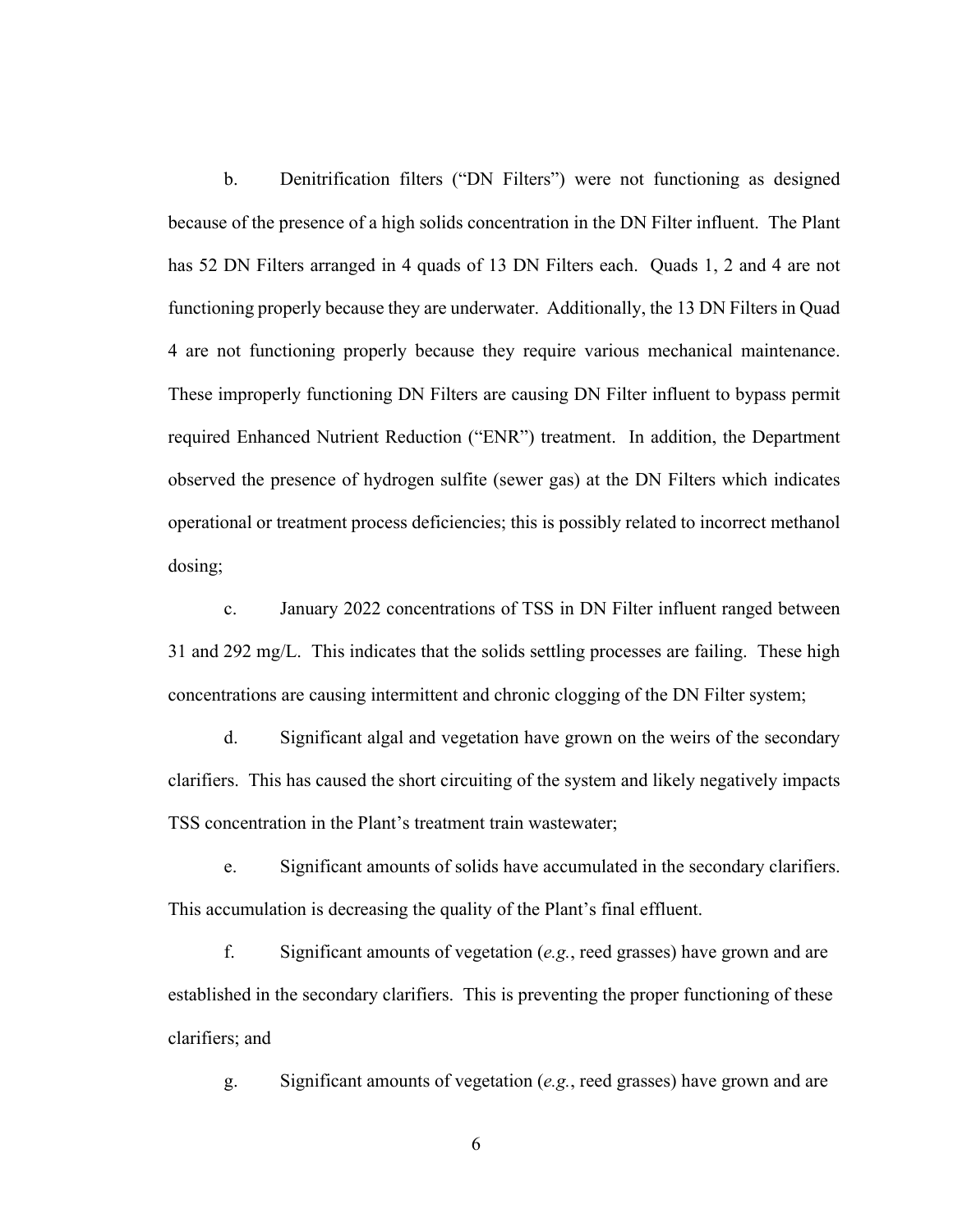established in the biological reactors. This is preventing the proper functioning of these reactors.

11. The Department has determined that the decline in the proper maintenance and operation of the Plant risks catastrophic failures at the Plant that may result in environmental harm as well as adverse public health and comfort effects.

12. Therefore, pursuant to § 9-252(a) of the Environment Article, to prevent or correct pollution of the waters of the State and to ensure the Back River WWTP is operated in a manner that will protect public health and comfort, the Secretary Grumbles ordered Baltimore City on March 24, 2022, to operate the Back River WWTP in compliance with all terms of the Back River Discharge Permit, including, but not limited to, providing an adequate number of operating staff that are qualified to carry out the operations, maintenance, and testing functions required to ensure compliance with the Back River Discharge Permit, and to cease all unpermitted discharges from the Back River WWTP. The Secretary further ordered Baltimore City to make all necessary and appropriate alterations to the Back River WWTP and its operations in order to comply with the March 24, 2022, order, and within 48 hours of service of the order, to submit to the Department sufficient documentary evidence that the Back River WWTP is operating in compliance with all terms of the Back River Discharge Permit and that it has ceased all unpermitted discharges.

13. On March 26, 2022, more than 48 hours after service of the March 24, 2022, order, the Department conducted a follow-up inspection of the Back River WWTP. The Department documented that the corrective actions identified in the March 22, 2022, inspection have not been completed, and extensive violations of General and Special Conditions contained in the Back River Discharge Permit continue unabated.

7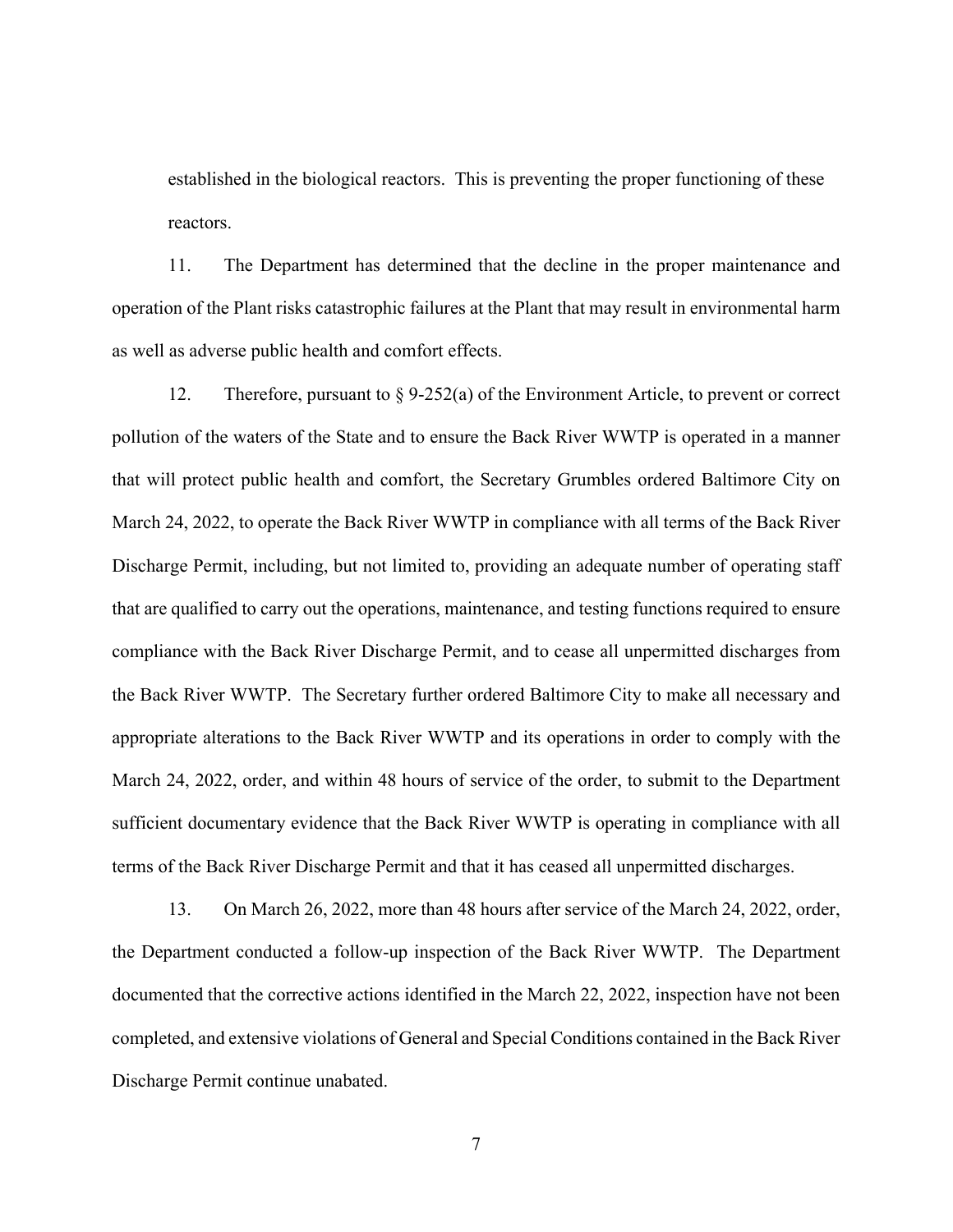14. As of the date of this Directive, Baltimore City has failed to comply with the March 24, 2022, order and to operate the Back River WWTP in compliance with all terms of the Back River Discharge Permit and cease all unpermitted discharges from the Back River WWTP.

## **DIRECTIVE TO THE SERVICE**

15. Pursuant to § 3-109(c) and § 3-109(d) of the Natural Resource Article, the Secretary hereby DIRECTS that the Service take charge of the Back River WWTP, including its operations, maintenance, and improvements functions, in order to work with Baltimore City to ensure that Baltimore City meets the following objectives: protecting public and environmental health; abating any further nuisance; providing appropriate levels of qualified staff; conducting appropriate maintenance, improvements, and modifications; operating the Back River WWTP in compliance with all terms of the Back River Discharge Permit; and ceasing all unpermitted discharges from the Back River WWTP.<sup>[2](#page-7-0)</sup> The Service shall work with Baltimore City to the extent it deems practicable, but in any event, shall achieve the aforementioned objectives with the means and methods the Service, in its discretion, deems most effective and efficient. Specifically, the Service shall take actions to ensure that the Back River WWTP is operated in compliance with all terms of the Back River Discharge Permit and cease all unpermitted discharges from the Back River WWTP, which shall include:

> a. Immediately commencing action to correct the deficiencies identified in Paragraph 10.a. through g. of this Directive;

<span id="page-7-0"></span><sup>&</sup>lt;sup>2</sup> Nothing in this Directive imposes liability on the Service under Title 9, subtitle 3 for violations of the Back River Discharge Permit.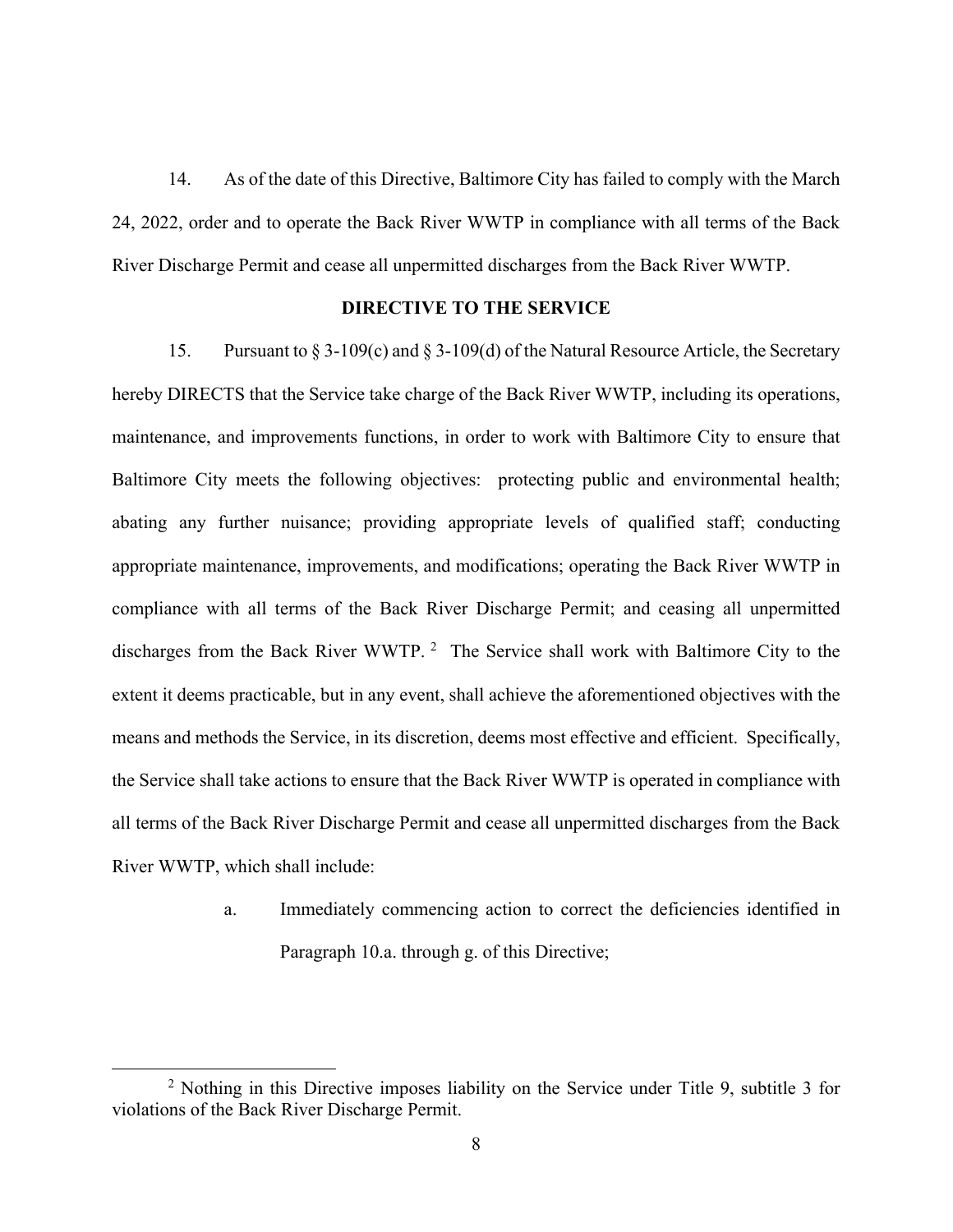- b. Immediately begin assessing the adequacy of both the number and qualifications of Plant staff in order to provide a recommendation to Baltimore City and the Department on the adequate number of qualified operating staff that are necessary to carry out the operations, maintenance, and testing functions required to ensure compliance with the Back River Discharge Permit; and
- c. Identifying and implementing all necessary and appropriate alterations to the Back River WWTP and its operations and maintenance, including, if necessary, the retaining of additional workers to temporarily supplement staffing at the Back River WWTP.

16. The Secretary further DIRECTS the Service to undertake a comprehensive evaluation and assessment of the Back River WWTP's operation, maintenance, staffing, and equipment and, by June 6, 2022, to submit a report to the Department of the Service's findings and recommendations, including a comprehensive list of needed improvements, ranked by their impact on compliance with discharge permit effluent limitations.

17. The Secretary further DIRECTS the Service to abide by any amendments or modifications to this Directive issued by the Secretary of Environment if the Secretary believes any such amendment or modification is necessary to protect human and environmental health.

18. The Secretary further DIRECTS the Service to seek recoupment as referenced in § 3-109 of the Natural Resources Article and may record and index one or more liens against Baltimore City, and any other responsible parties, assigns, owners, or operators.

9